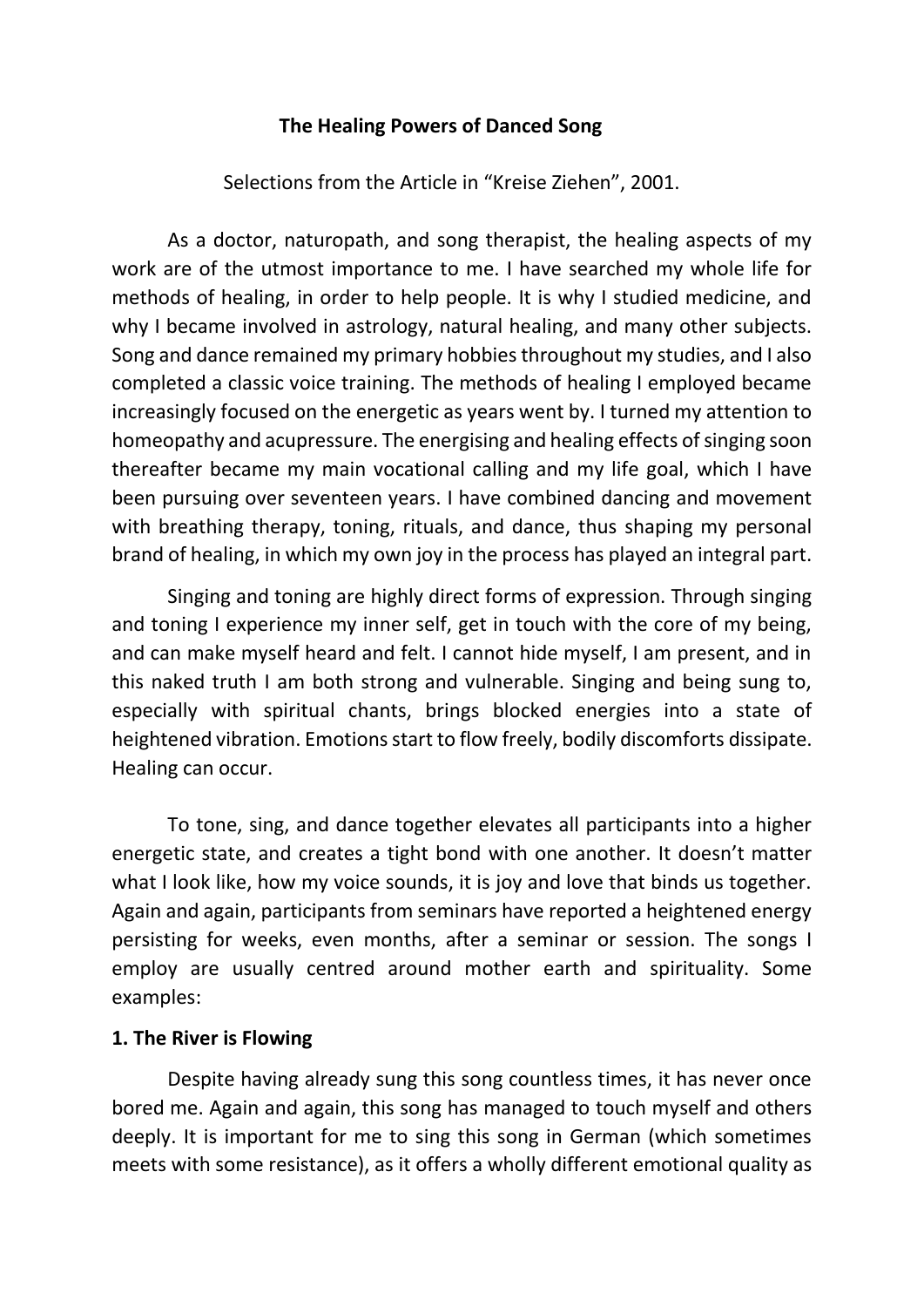the English version, which flows differently.

### **Dance Movements**

"The River...": Grapevine Step / Mayim Step clockwise.

"down to the sea…": One step to the centre and back, hands swinging along.

"Mother (Earth) carry me…": Child rolls to the right in the mother's arm and is rocked.

"Down to the sea…": The child swirls right out of the mother's embrace, ending up one place down the circle. In the second part of the dance, every first person will be the mother, and the second the child. Thus, the children 'roll' through the circle! These roles can afterwards be switched around.

# **Effects**

Tears and emotions start flowing, the experience of being carried is felt deeply, as is the theme of mother and child. A loving closeness comes into being, as well as a lot of joy and laughter. It is interesting, how each woman has her own brand of rocking movement and every child feels differently.

# **2. Gaté gaté**

There are several melodies to this song. For this dance, the traditional melody is used.

# **Dance Movements**

"Gaté gate…": RLRL steps clockwise. Hands opened from the heart, repeated two times.

"Paragaté...": Turn body to the centre, hands held in a circle in Stupa-stance. Take four steps outward, RLRL.

"Parasamgaté...": Four small steps back towards the centre.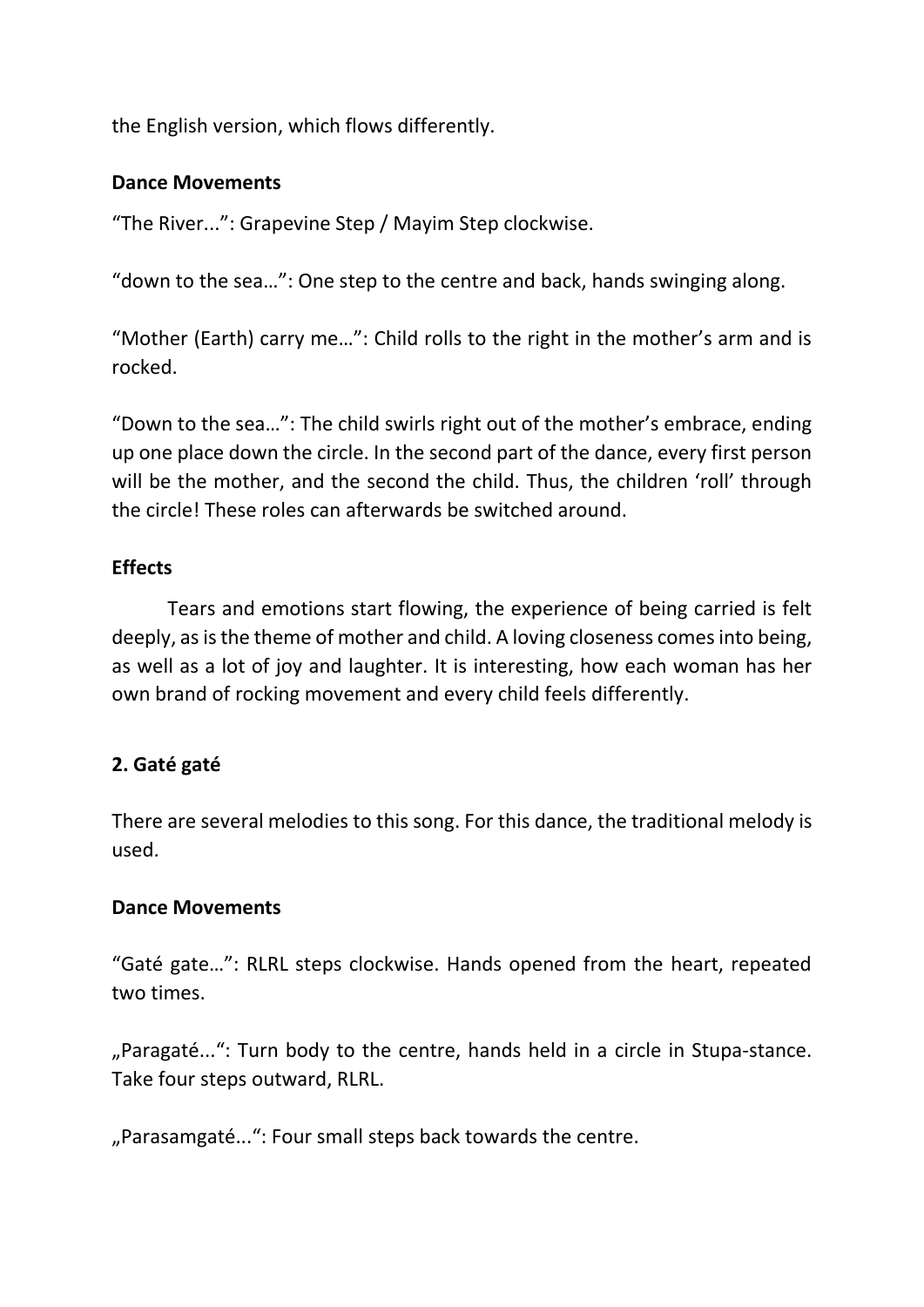"Bodhisvaha...": All turn once to the right around the own axis, then bows towards the middle, hands folded together as if in prayer.

#### **Effects**

Slow and repeated singing of this ancient mantra ('going, going, to enlightenment') sends the body into deep vibrations. The vocals open great spaces around us filled with overtones. Repeatedly singing such simple chants sends one into a trancelike state. It is like meditation, halting conscious thought. The communal dance steps are like a common prayer.

It brings great inner peace and tranquillity. As we sing this Sanskrit chant, we join a tradition stretching back thousands of years. It is said that new Mantras (like "Ich bin") do not have the same healing effects as mantras and song that have been continuously sung for millennia.

## **3. Hallelujah**

This canon from Taizé is well-known.

# **Dance Movements**

"Hallelujah, hallelu, hallelujah…": Hands held out in W-shape. Counterclockwise Walz, RLR-LRL-.

"Hallelujah, halleluu-jaa…": Body turned to the centre, rocking movements, RLRL.

The above two steps are repeated.

"Haa-lee-luu-jaa…": Four steps towards the centre, RLRL. Slowly raise both arms.

"Haa-lee-luu-jaa…": Rocking movements, RLRL. Arms move along like palm leaves.

"Haa-lee-luu-jaa…": Four steps backward, slowly lowering both arms.

"Hallelujah, halleluu-jaa…": Body turned to the centre, rocking movements, RLRL.